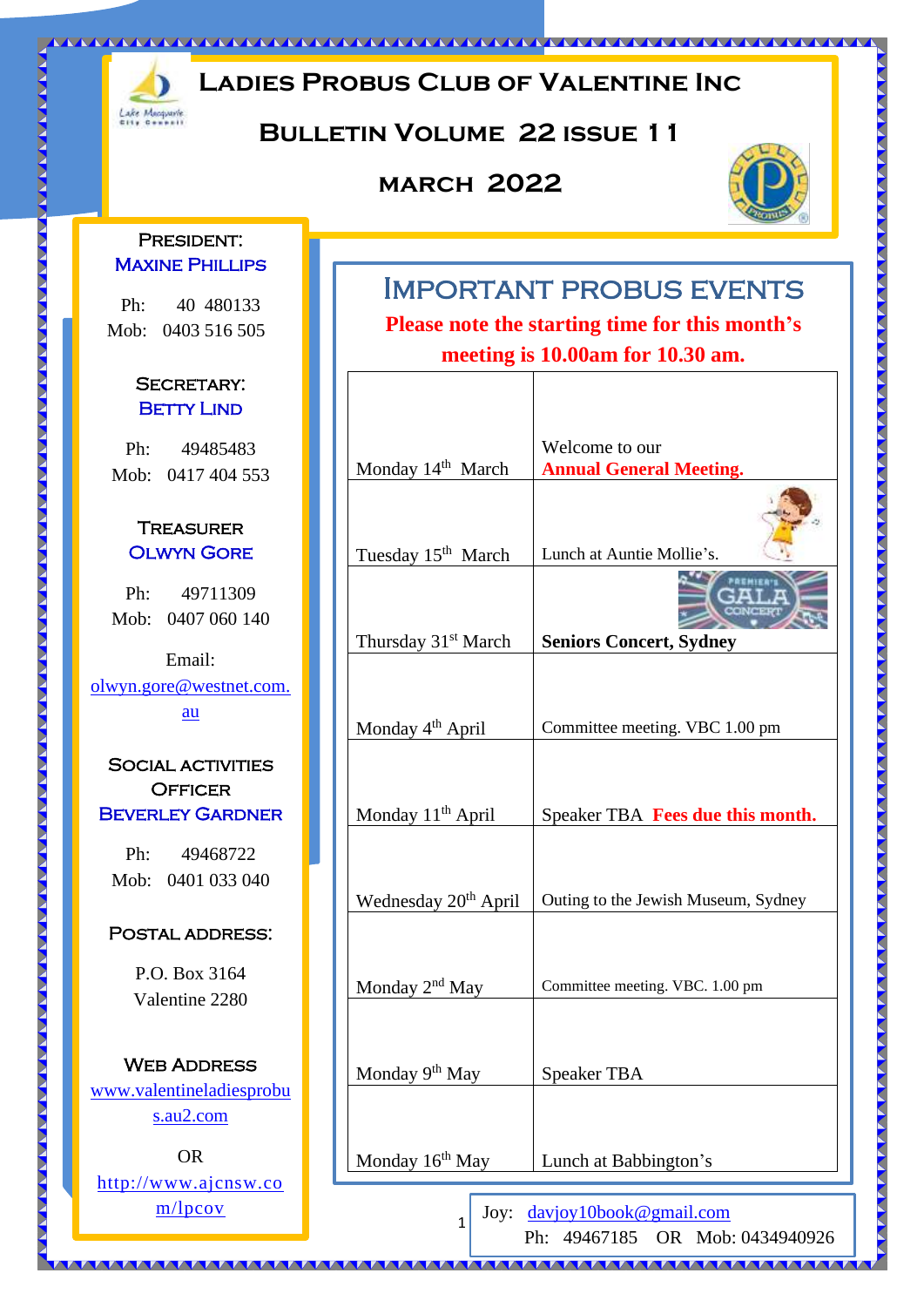## OUTINGS AND ACTIVITES

### **Seniors Concert**

5 people have taken tickets for the 2022 Seniors Concert in Sydney.

**Date:** Thursday 31<sup>st</sup> March

**Time:** 11.00 am

**Transport:** by train, leaving **Broadmeadow** at 7.06 am, **Cardiff** at 7.14 am, and **Fassifern** at 7.25. am Homebound Special, leaving **Central** at 2.32 pm.

| <b>St Patrick's Day Special</b> |                                                    |  |  |
|---------------------------------|----------------------------------------------------|--|--|
|                                 | Aunty Molly's                                      |  |  |
| Date:                           | Tuesday 15 <sup>th</sup> March                     |  |  |
| <b>Venue:</b>                   | Wyong Golf Club, Pacific Highway, Wyong.           |  |  |
| <b>Arrival:</b>                 | 10.30 for welcome morning tea.                     |  |  |
| Lunch:                          | 2 courses.                                         |  |  |
|                                 | <b>Entertainment:</b> Irish colleen Eileen McCann. |  |  |
| Cost:                           | \$50                                               |  |  |
| <b>Transport:</b>               | Car pool                                           |  |  |
|                                 | For those travelling with Jan Campbell,            |  |  |
|                                 | she will be at VBC at 9.00 am.                     |  |  |

| <b>May Outing</b> |                             |  |  |  |
|-------------------|-----------------------------|--|--|--|
| When:             | Monday 16 <sup>th</sup> May |  |  |  |
| <b>Where:</b>     | <b>Babbingtons</b>          |  |  |  |
| <b>What:</b>      | Lunch                       |  |  |  |
| <b>Cost:</b>      | \$42                        |  |  |  |
| <b>Transport:</b> | Own                         |  |  |  |

**AAAAA** 





Outing to the Jewish Museum

This has been booked for Wednesday the **20th April.** 

A guided tour is available for **\$15** for an hour, with time

afterwards to look at the various displays.

Lunch will be at North Sydney Leagues Club **at own expense.**

**Please advise Bev of your interest in order fo her to ascertain an accurate cost for a coach.**

**IN A A A A A A A A A A A A A A**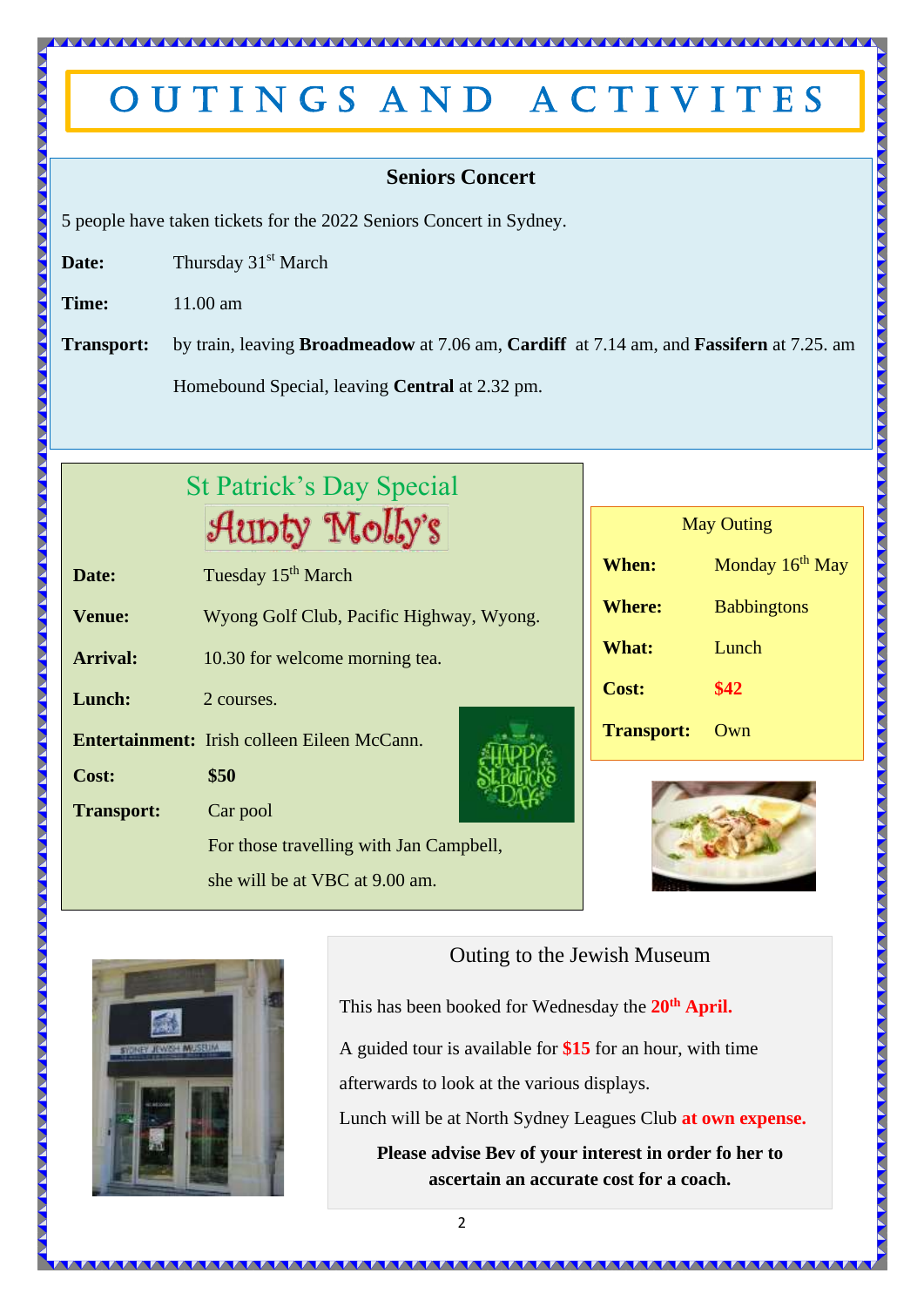



#### **VALE NOLEEN PURSER**

 $\overline{a}$ Sadly, in February we said farewell to one of our members, Noleen Purser. Diagnosed with cancer in late January, she passed away on the 8<sup>th</sup> February.

Laurel George, another of our members, was her friend for 60 years, and she has described Noleen as a devoted wife to Bob, and mum to Meg (deceased) and Mike. She excelled as a ballet dancer, a hostess, and a cook who gladly shared her recipes. One recipe in particular Laurel makes every Christmas, and she has named it "Nole's smoked trout pate". She was loyal and generous.

Noleen joined LPCOV approximately 5 years ago when she retired, and she looked forward to the meetings, often selling raffle tickets, and took part in outings to the theatre.

In Laurel's words: "I will miss her caring ways, her smile and laughter. RIP Noleen."

#### **Gentle reminder**



Fees are due next month:

The committee have recommended **\$30** for Probus annual payment. This will be put to the meeting today for ratification.

**\$10** for Valentine Bowling Club subscription. Your current membership expires on 30<sup>th</sup> April.

Please pay next meeting. Also, please see Betty Lind to record your name as having joined or rejoined VBC.